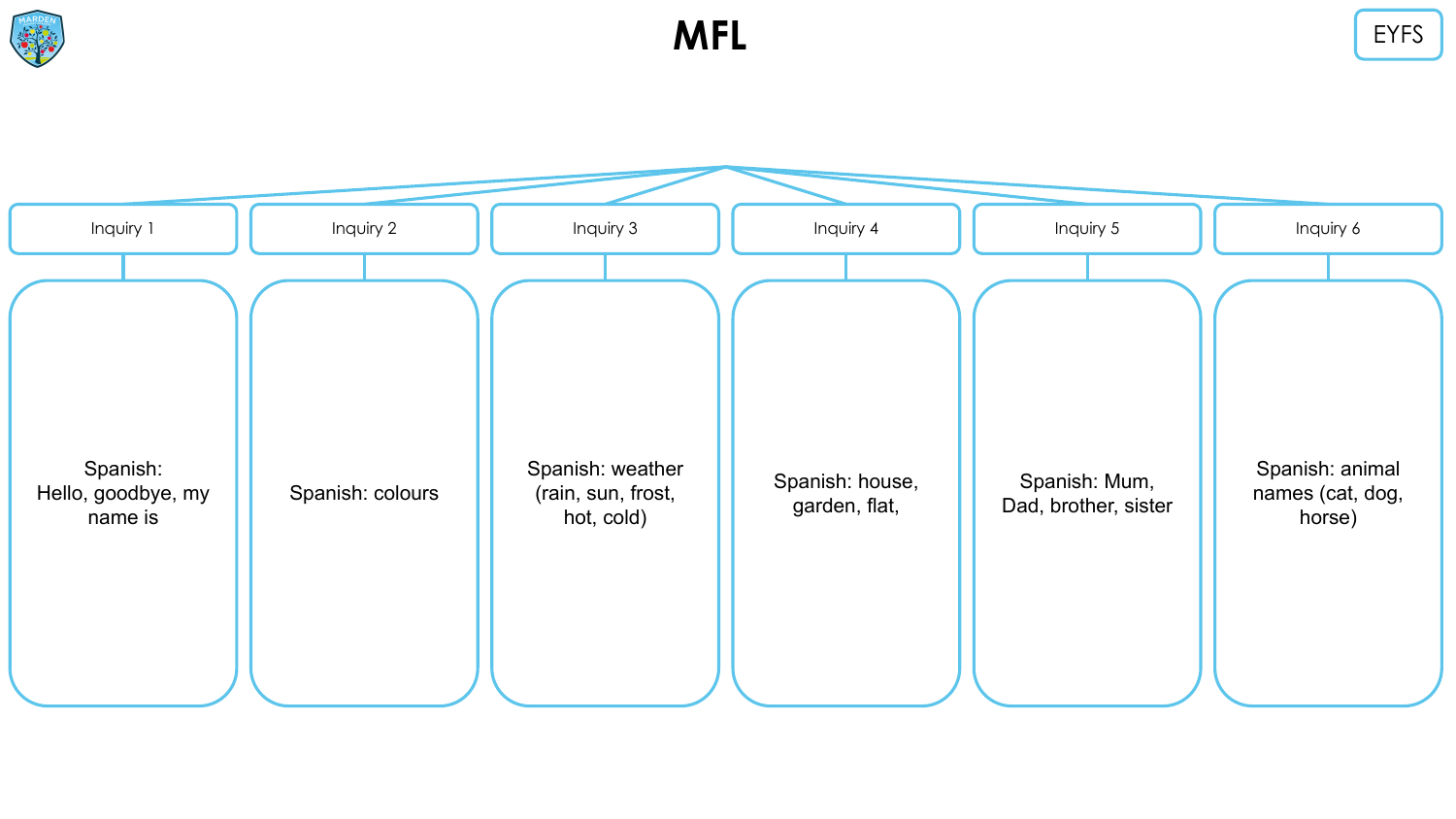



**MFL**  $\begin{array}{ccc} \uparrow & \uparrow & \downarrow & \downarrow \end{array}$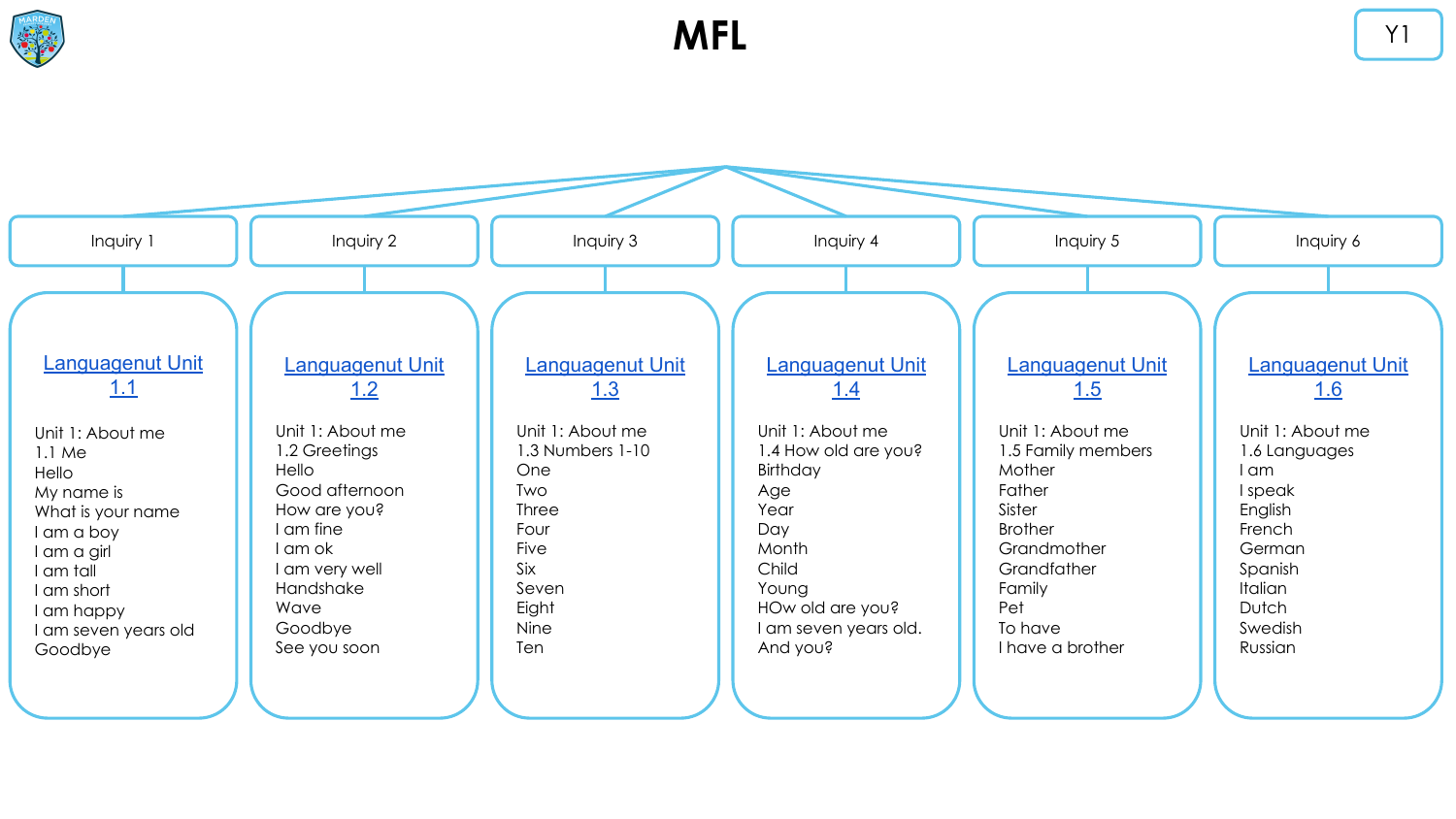![](_page_2_Picture_0.jpeg)

![](_page_2_Figure_2.jpeg)

![](_page_2_Figure_3.jpeg)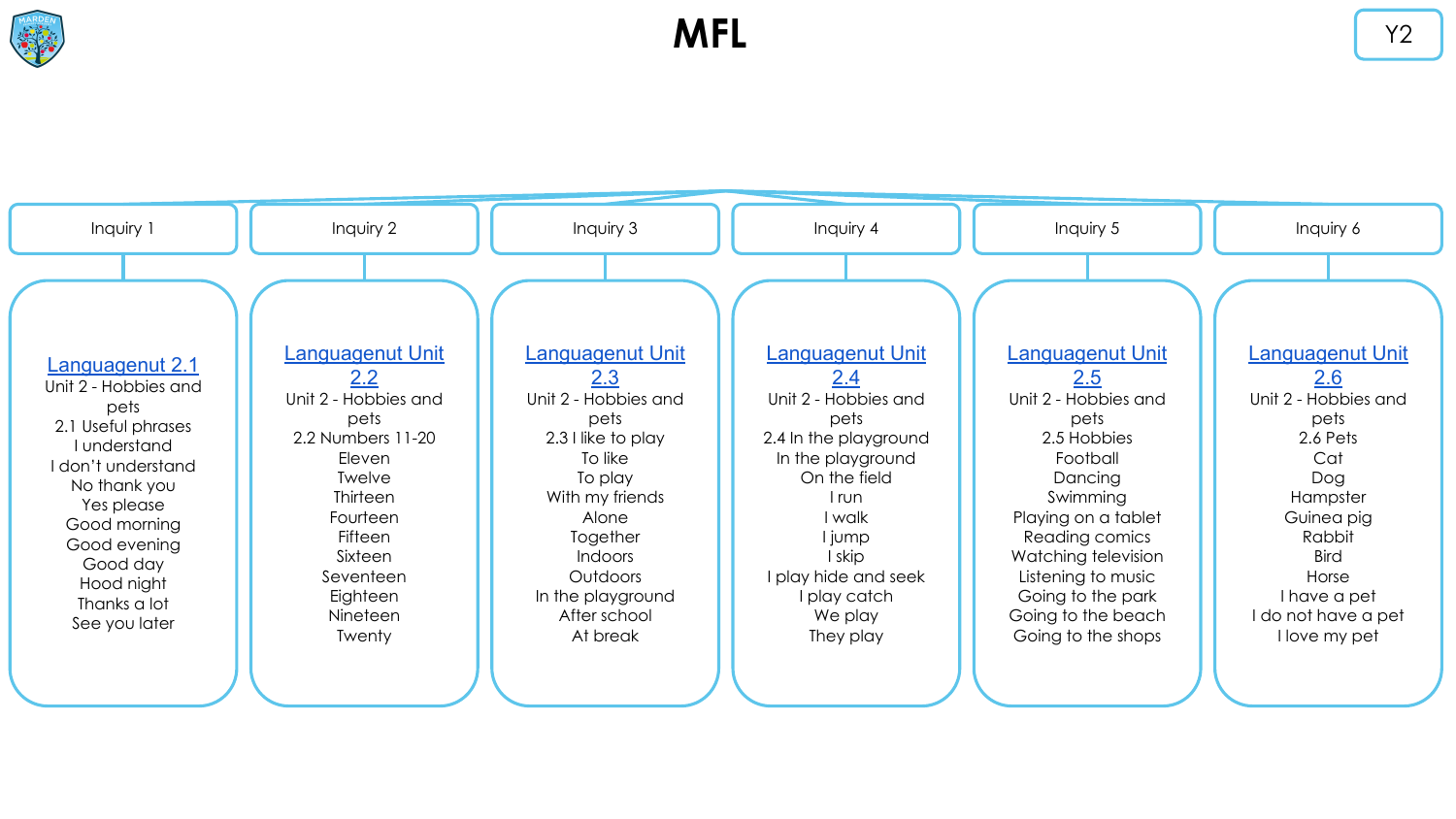![](_page_3_Figure_1.jpeg)

**MFL** Y3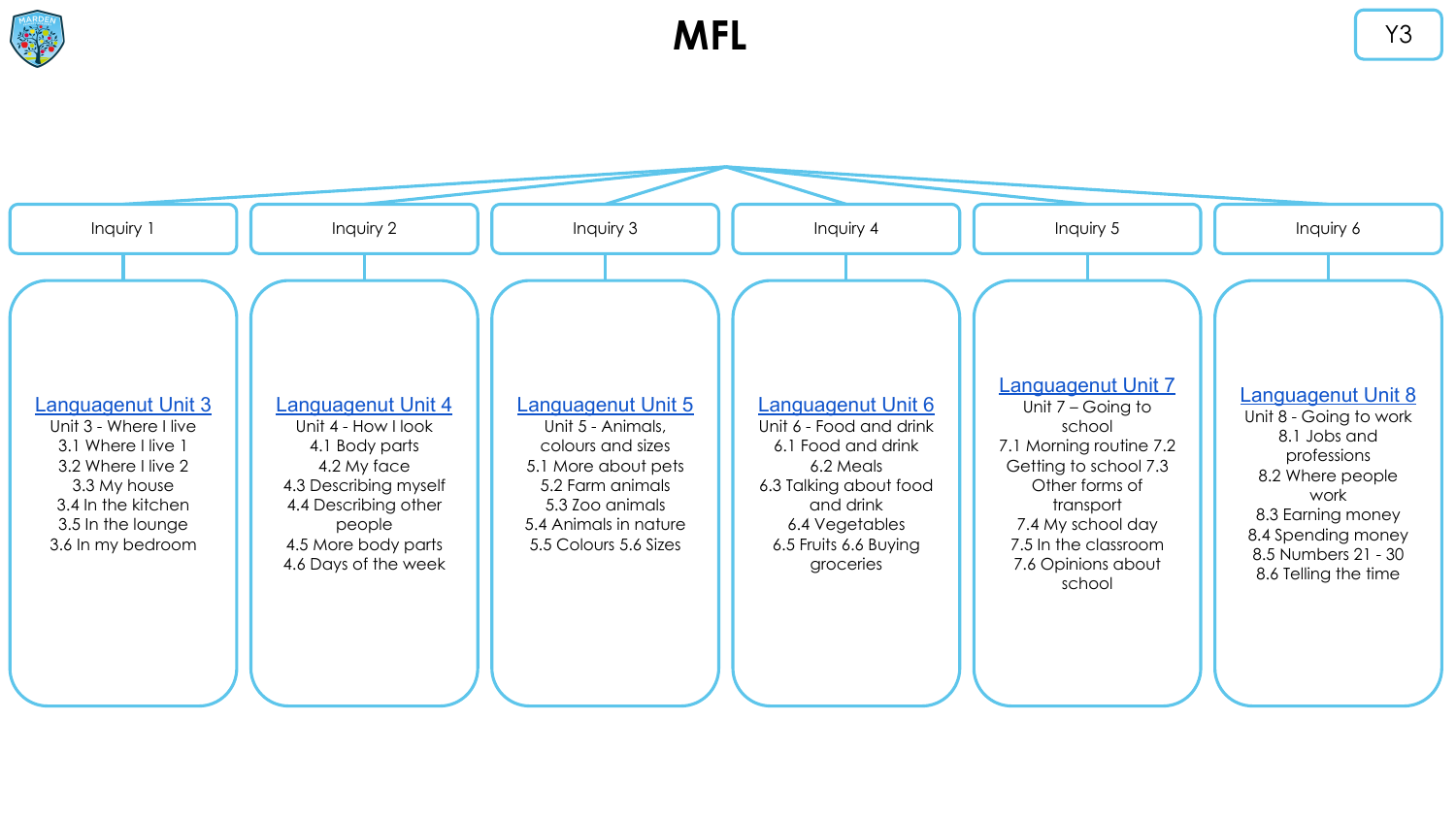![](_page_4_Picture_0.jpeg)

![](_page_4_Figure_2.jpeg)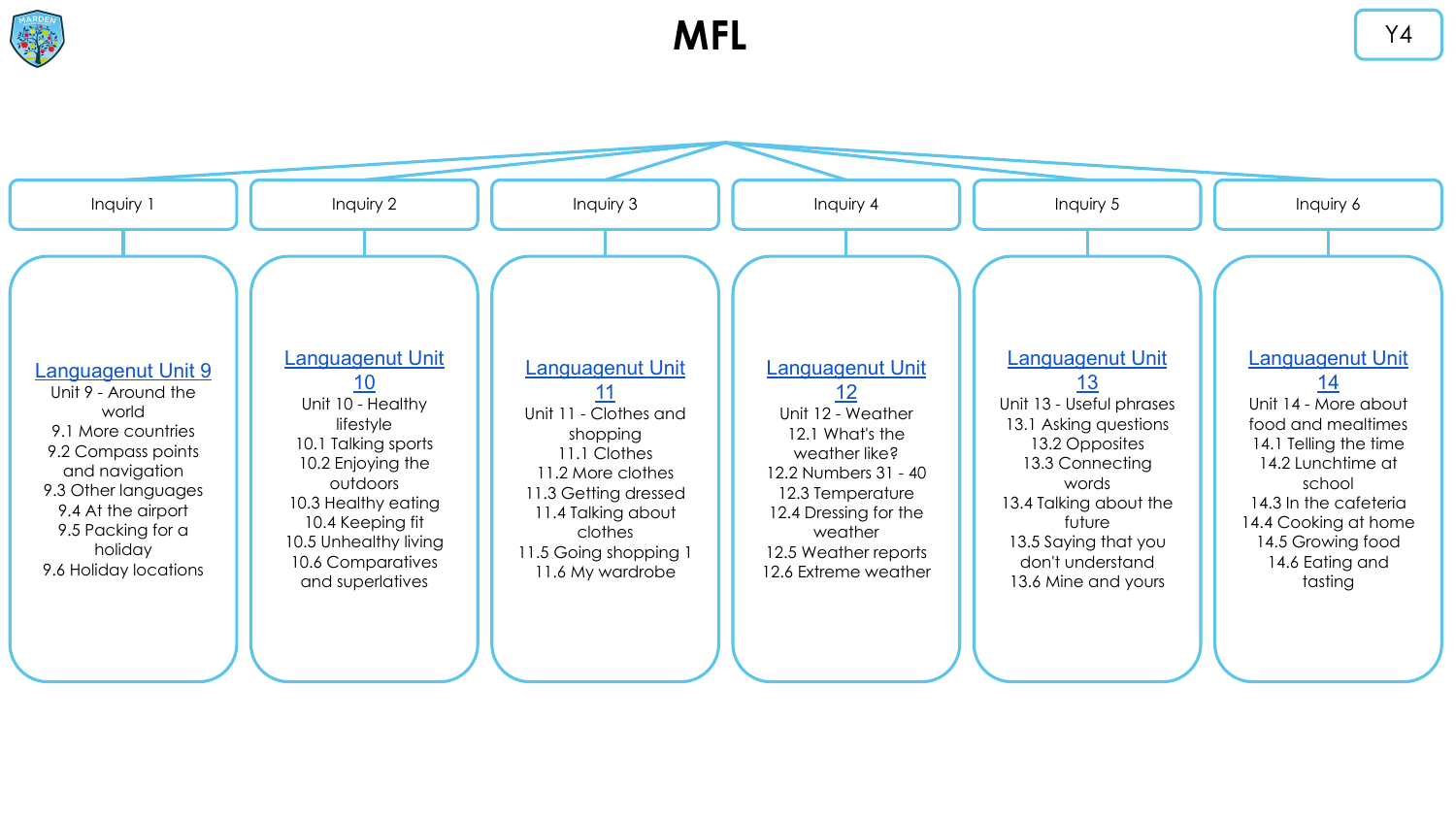![](_page_5_Figure_1.jpeg)

**MFL** Y5